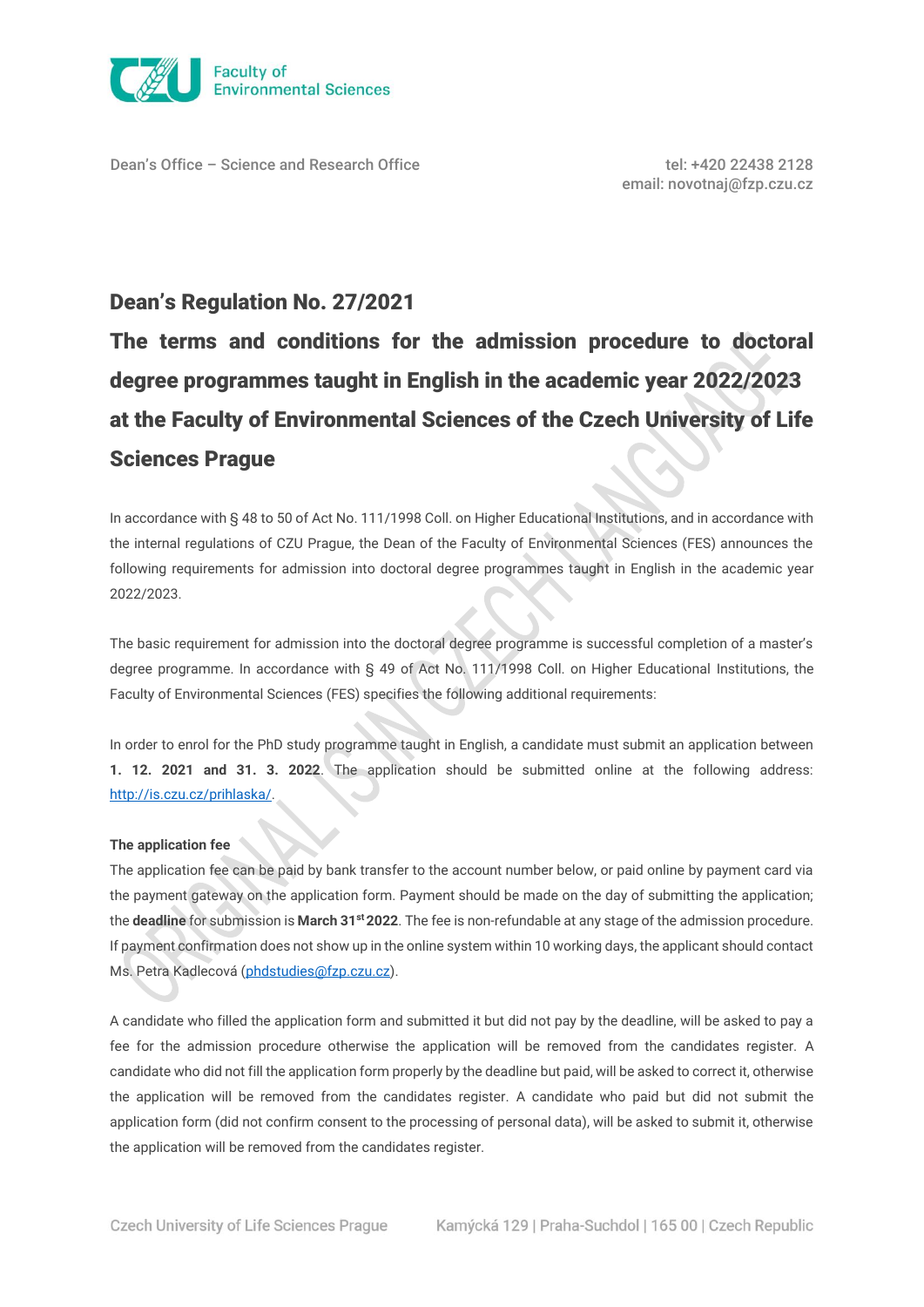**Application fee: 750** CZK / 30 € **Bank name:** Česká spořitelna, a. s. **Account No.:** 500022222/0800 **IBAN: CZ38 0800 0000 0005 0002 2222 SWIFT: GIBACZPX Variable symbol:** 4275000122 **Specific symbol:** application registration number

**Study programmes** for **full-time and combined** (part-time) study:

- **Ecology,**
- **Applied and Landscape Ecology**
- **Environmental Earth Sciences,** *Specialization Environmental Modelling, Specialization Spatial Sciences, Specialization Environmental Geosciences*

The requirements for admission into doctoral degree study programmes in English include the ability to communicate in English and the relevance of the selected study programme to the completed master's degree programme.

### **Entrance examination dates**

The entrance examinations for doctoral degree programmes in English will take place on **April 21st, 2022** from 9:00 in the office of the chairman of the study programme. Information about the specific place of the examination will be provided on the<https://is.czu.cz/prihlaska/> portal by April 5<sup>th</sup>, 2022.

If the candidate cannot attend the entrance examination on the specified date, it is possible to conduct the exam online (provided that there is good reason to do so). Information about the date and the form of the online exam will be sent to the e-mail address indicated by the candidate in the application form. To set up a date, the candidate must send a request to [phdstudies@fzp.czu.cz](mailto:phdstudies@fzp.czu.cz) by April 5<sup>th</sup>, 2022. For communication with the applicant during the whole admission procedure is strictly used the e-mail address registered in the application only.

### **Necessary documents**

The following documents (in English or in Czech) will be necessary for the admission procedure:

- CV
- proof of completion of the master's degree Diploma
- a list of grades received in the master's programme (diploma supplement / transcript of records).
- motivation letter (only in English)

The above-mentioned documents should be uploaded in the application documents folder.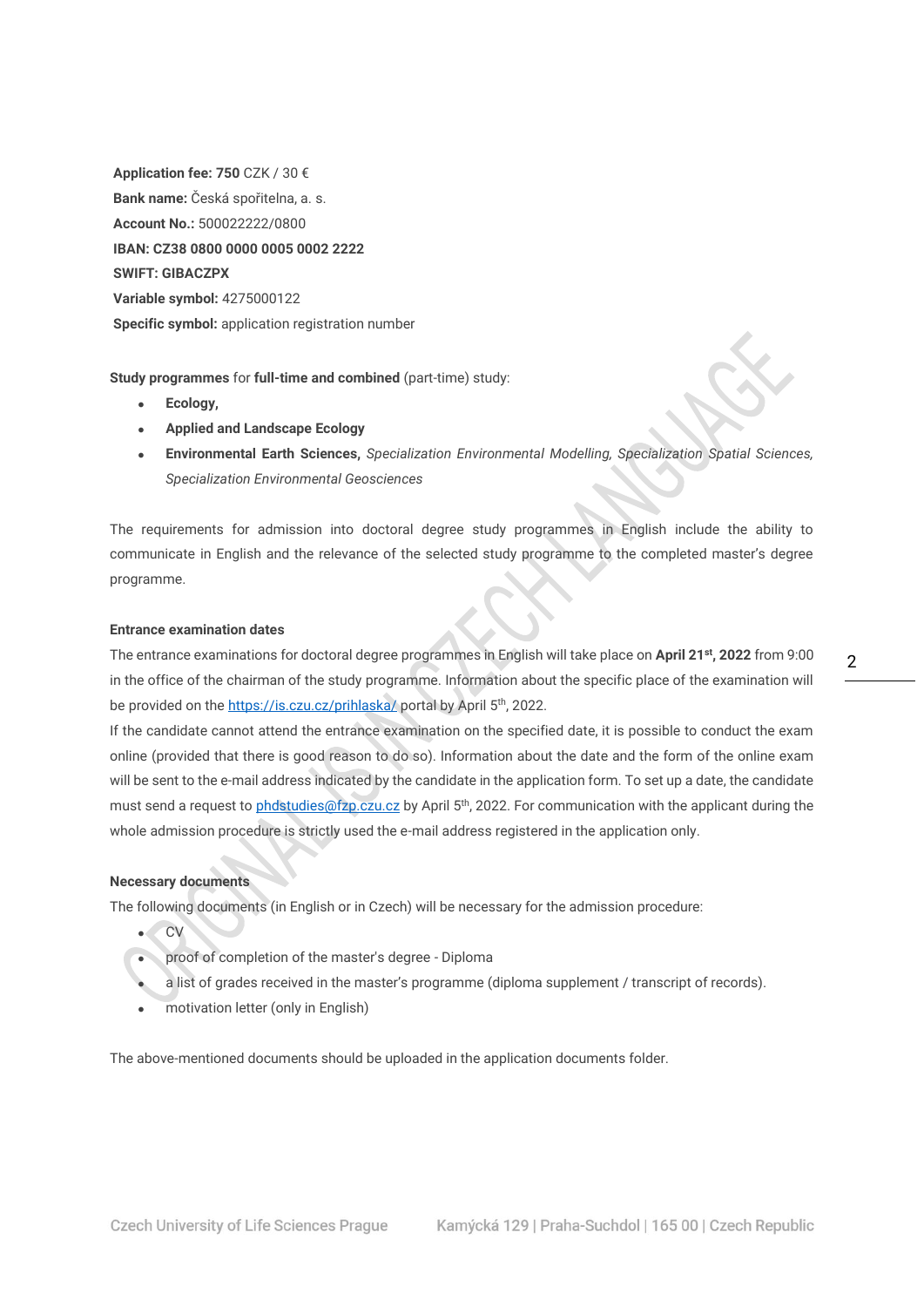#### **Entrance exam procedure and results**

The candidates for PhD study choose a topic of their PhD theses listed by the supervisors for the given discipline and apply to them. The topics listed for the academic year 2022/2023 are published on the website of the Faculty of Environmental Sciences.

The entrance examination is points awarded interview. A point system is used to evaluate the candidates. The evaluation is based on the candidate's background in the chosen field of study, supported by the approval of the potential supervisor, their ability to work independently (diploma thesis, publications), their awareness of the cost of planned research and funding possibilities, as well as their familiarity with the chosen field of study and the contents of the particular study programme at CZU Prague (max. 20 points). Submitting a motivation letter in English will be necessary to assess the candidate's interest in the study programme.

The candidate also proves adequate English knowledge (max. 10 points). The entrance examination in English can be replaced by a certificate at the B2 level according to the Common European Framework of Reference for Languages (CEFR), which will be sent by e-mail to phdstudies@fzp.czu.cz.

A ranking list based on the number of points (0-30) received by the candidates will be published on the <https://is.czu.cz/prihlaska/> portal.

## **Admission procedure results and notification of admission**

The candidate is admitted to the study programme if they have met all of the specified formal requirements and possess the specified professional qualifications. Formal requirements include, in particular, having attained the specified level of education and submitting the application correctly (complete, paid, submitted). A ranking list of candidates is compiled based on the number of points. The minimum for PhD study acceptance is 20 points. A table with the minimum and maximum number of students admitted on the basis of this ranking list is given in Table 1.

Table 1: Maximum number of students admitted to the English doctoral degree programmes in the academic year 2022/2023.

| <b>PROGRAMME</b>                     | <b>FORM</b> | MAX. No.      |
|--------------------------------------|-------------|---------------|
| <b>Applied and Landscape Ecology</b> | full-time   | 10            |
|                                      | combined    | 2             |
| <b>Ecology</b>                       | full-time   | 10            |
|                                      | combined    | $\mathcal{P}$ |
| <b>Environmental Earth Sciences</b>  | full-time   | 15            |
|                                      | combined    | $\mathcal{P}$ |

Applicants will be notified of the results of the entrance examination through the<https://is.czu.cz/prihlaska/> web site. Following the entrance examination, candidates will be required to provide documents to verify their degree.